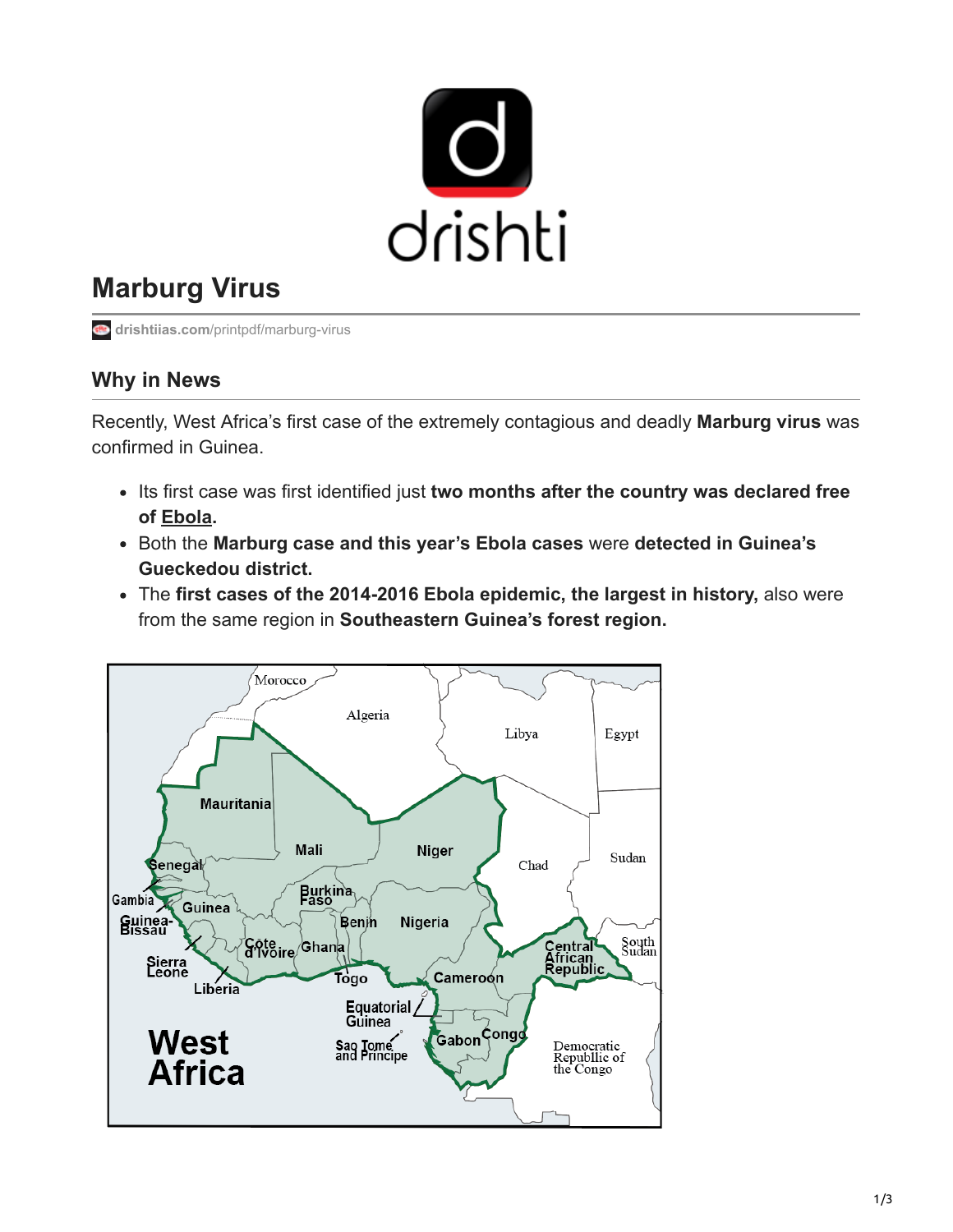## **Key Points**

- **About:**
	- Marburg virus disease is a highly virulent disease that causes **haemorrhagic fever,** it is **carried by bats with a fatality ratio of up to 88%.**
	- It is in the **same family as the virus that causes Ebola virus disease.**
	- **Two large outbreaks** that occurred simultaneously in **Marburg and Frankfurt in Germany,** and in **Belgrade, Serbia, in 1967,** led to the initial **recognition of the disease.**

The outbreak was associated with laboratory work using **African green monkeys** *(Cercopithecus aethiops)* imported from Uganda.

- $\circ$  Subsequently, outbreaks and sporadic cases have been reported in Angola, Democratic Republic of the Congo, Kenya, South Africa and Uganda.
- There have been **12 major Marburg outbreaks since 1967,** mostly in southern and eastern Africa.
- **Human- Infection:**

Human infection with Marburg virus disease initially results from prolonged exposure to mines or caves inhabited by **Rousettus bat colonies.**

**Rousettus** is a genus of Old World fruit bats or megabats. They are sometimes referred to as **dog-faced fruit bats, or flying foxes.**

**Transmission:**

Once an individual is infected with the virus, **Marburg can spread through human-to-human transmission via direct contact** (through broken skin or mucous membranes) with the blood, secretions, organs or other bodily fluids of infected people, and with surfaces and materials (e.g. bedding, clothing) contaminated with these fluids.

- **Symptoms:**
	- **Headache, vomiting blood, muscle pains** and **bleeding** through various orifices.
	- Symptoms become increasingly severe and can include **jaundice,** inflammation of the pancreas, severe weight loss, liver failure, **massive hemorrhaging,** and **multi-organ dysfunction.**
- **Diagnosis:**
	- Since many of the disease's symptoms are similar to those of **[malaria](https://www.drishtiias.com/daily-updates/daily-news-analysis/world-malaria-day-2021)** and typhoid fever, making a diagnosis is difficult.
	- However, **[Polymerase Chain Reaction \(PCR\)](https://www.drishtiias.com/daily-updates/daily-news-analysis/elisa-antibody-kits)** and **Enzyme-Linked Immunosorbent Assay (ELISA)** testing can be used to confirm a case.
- **Treatment:**
	- There is no specific treatment or approved vaccine for Marburg hemorrhagic fever. **Supportive hospital therapy** should be utilized.
	- $\circ$  Supportive hospital therapy includes balancing the patient's fluids and electrolytes, maintaining oxygen status and blood pressure, replacing lost blood and clotting factors, and treatment for any complicating infections.